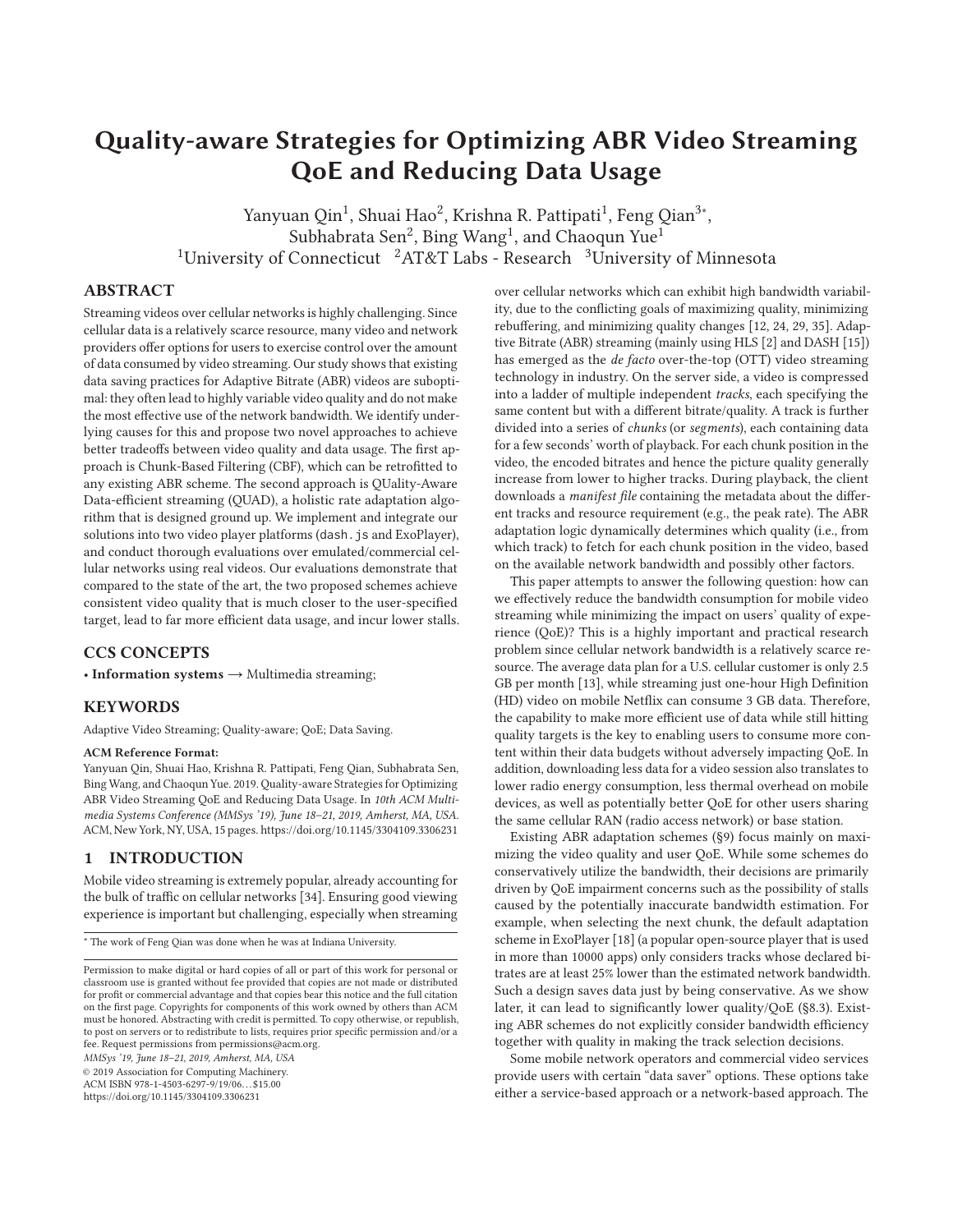former limits the highest level of quality/resolution/bitrate by, for example, streaming only standard definition (SD) [47] content over cellular networks. A network-based approach instead limits the network bandwidth. We survey the "quality throttling" mechanisms used by today's commercial video content providers for saving bandwidth for mobile devices, and pinpoint their inefficiencies (§2- §3). Despite their simplicity, we find such approaches often achieve tradeoffs between video quality and bandwidth usage that are far from what viewers desire. A key reason is that for state-of-the-art encoders (e.g., H.264 [21], H.265 [20] and VP9 [37]), the actual perceived picture quality exhibits significant variability across different chunks within the same track, for both Constant Bitrate (CBR) and Variable Bitrate (VBR) encodings. Therefore, a data-saving approach that simply removes high tracks leads to quality variations. Such quality variability impairs user QoE, and makes suboptimal use of the network bandwidth.

To address the drawbacks of the existing practices, we propose a *quality-aware data saving* strategy, which provides data savings while allowing users' direct control of the video quality. Specifically, a user selects from multiple quality options (e.g., good, better, best), and the player will map the selection to a *target quality* (§3). Within this strategy, we propose two new schemes that explicitly consider the bandwidth efficiency by matching the fetched content quality against a target quality. In this way, the player will avoid fetching chunks whose qualities are beyond the target quality, leading to bandwidth savings. Specifically, the two new schemes are:

• *Chunk-Based Filtering (CBF).* We propose a novel, quality-variability aware scheme called Chunk-Based Filtering (CBF) (§4) that can be retro-fitted into existing ABR adaptation schemes. Its high-level idea is as follows. For every chunk position in the video, CBF limits the choice of the highest quality chunk for ABR rate adaptation to the chunk whose quality is closest to the target quality. CBF thereby steers an ABR adaptation scheme to the set of more desirable choices (from the perspective of balancing the tradeoff between the video quality and bandwidth usage), and helps the ABR scheme achieve better streaming performance than it would by itself. Using CBF in conjunction with existing ABR adaptation schemes is also attractive from a practical incremental deployment perspective. CBF has no dependencies on and requires no changes to the complex ABR adaptation logic, and can be relatively easily inserted into the existing streaming workflow (§4.3).

• *Quality-aware ABR Adaptation.* From a performance and bandwidthefficiency tradeoff perspective, it is possible to do even better, if the ABR scheme itself can explicitly integrate the goal of approaching the target quality into its rate adaptation logic. To this end, we develop *QUality-Aware Data-efficient streaming (QUAD)*, a holistic rate adaptation algorithm that is designed ground up (§5). QUAD jointly considers three aspects when making rate adaptation decisions: pacing the selected chunks' bitrate to the estimated network bandwidth to prevent stalls, adapting to the target quality to reduce bandwidth consumption, and minimizing the inter-chunk quality change to enhance the playback smoothness. QUAD is robust and lightweight as it is developed upon solid control theoretic foundations.

We implemented CBF and QUAD (§6) in two popular state-ofthe-art open source ABR video players: dash.js [17] and Exo-Player [18]. Our evaluation of these two techniques uses a diverse

set of real videos and different encoding schemes (VBR and CBR), under both emulated and real-world LTE networks (§6). The key evaluation results include the following.

• CBF significantly improves the performance of existing stateof-the-art ABR schemes (§7). Specifically, after employing CBF as a prefiltering step, the average deviation from the target quality is reduced by 37-67%; the average quality variation is reduced by 7-31%; and the data usage is reduced by 34-67% even in challenging network conditions (in easier conditions with ample bandwidth, the reduction is even more). We further experimentally demonstrate that CBF is significantly more effective in steering existing ABR schemes to more desirable rate adaptation decisions than traditional service-based or network-based data saving approaches.

• Compared to existing schemes enhanced with CBF, QUAD achieves even better performance in approaching the target quality with low quality variations while still achieving good QoE (§8). For instance, our evaluation on dash.js shows that, compared to a state-of-the-art ABR scheme, BOLA-E [43] enhanced with CBF, QUAD leads to 37% fewer low-quality chunks and 12% reduction in quality variation. Compared to the default rate adaptation of ExoPlayer, QUAD reduces the deviation from the target quality by 64%, reduces the number of low-quality chunks by 81%, and reduces the quality variation by 43%. Compared to an optimized version of ExoPlayer's algorithm enhanced with CBF, the corresponding reductions brought by QUAD are 40%, 46% and 22%, respectively.

#### **2 QUALITY AND BITRATE TRADEOFFS**

In this section, we describe the encoding characteristics of both VBR and CBR videos to motivate our proposed solutions.

#### **2.1 Video Dataset**

Our video dataset includes 18 VBR and 4 CBR videos. We consider both VBR and CBR videos because both are widely used in practice [49], with the trend of wider adoption of VBR videos thanks to their many advantages over CBR videos [25]. Each video is around 10 minutes long, and encoded at 6 tracks/levels<sup>1</sup> for ABR streaming, with resolutions of 144p, 240p, 360p, 480p, 720p, and 1080p.

**VBR Videos.** All the 18 VBR videos were encoded by YouTube (YouTube has adopted VBR encoding [28]). Four videos, Elephant Dream (ED), Big Buck Bunny (BBB), Sintel, and Tears of Steel (ToS), were encoded from publicly available *raw* videos [48]. Specifically, we uploaded the raw videos to YouTube and downloaded the encoded videos using youtube-dl [51]. These four videos are in the categories of animation and science fiction. We further downloaded 14 other videos, in a wide range of categories, including sports, animal, nature, action movies, family drama, comedy, and documentary, using youtube-dl. All the above videos are encoded using the H.264 codec [21], with chunk duration of around 5 seconds, consistent with [28] (the encoding is multi-pass; readers can find the detailed encoding settings in [28]). Ten out of the aforementioned 14 videos were also available in another codec, VP9 [37], encoded by YouTube. In addition, we further use FFmpeg to encode the four

<sup>1</sup>We use the terms *track* and *level* interchangeably in this paper. Other equivalent terms include representation and rendition, which are also widely used in the literature.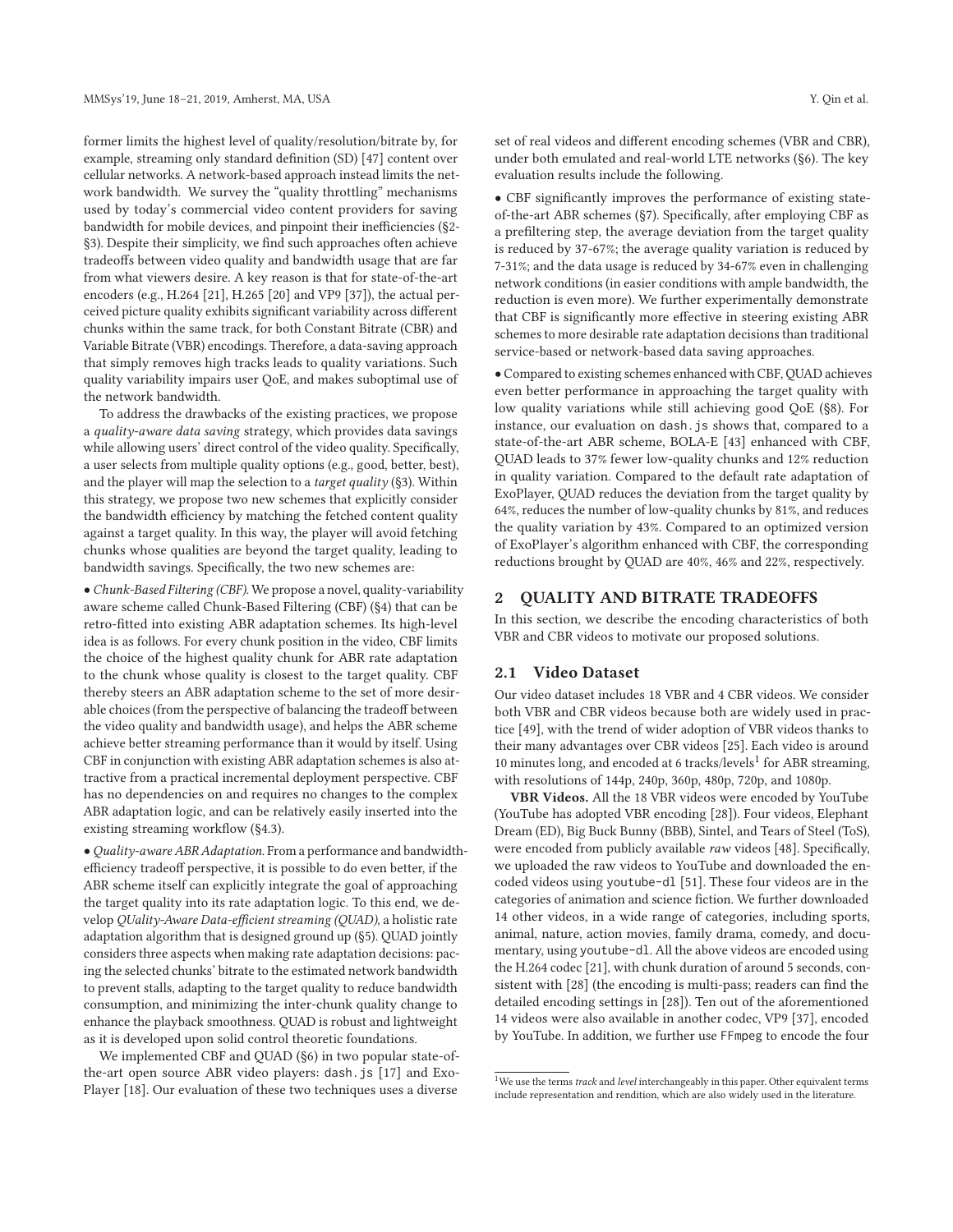publicly available videos using a more recent and efficient codec, H.265 [20], following the "three-pass" encoding in [11].

**CBR Videos.** We also created CBR encodings for the four publicly available raw videos using FFmpeg [14], a popular open source encoder. Specifically, we used the one-pass CBR encoder, the default CBR encoder in FFmpeg, which is often used instead of multi-pass encoders due to latency considerations, particularly in live streaming. Each video is encoded using H.264 into six tracks (144p to 1080p), and each track is segmented into 5-sec chunks, consistent with the ABR track configurations of YouTube.<sup>2</sup>

### **2.2 Video Quality Metrics**

We use two quality metrics, Peak Signal-to-Noise Ratio (PSNR) and Video Multimethod Assessment Fusion (VMAF) [26]. PSNR is a traditional image quality metric. VMAF is a recently proposed perceptual quality metric that correlates quality strongly with subjective scores, and has been validated independently in [41]. VMAF provides different models tailored to various screen sizes, such as phone and TV. We focus on the VMAF phone model in this paper since phones are the dominant platform for viewing videos over cellular networks. A VMAF score is between 0 and 100: a score of 0-20 is considered as unacceptable, 20-40 as poor, 40-60 as fair, 60-80 as good, and 80-100 as excellent [26]. Similarly, different ranges of PSNR values are used to categorize picture qualities [11]. The aggregate VMAF of a chunk is set as the median VMAF of all the frames in a chunk (using mean leads to similar values for videos in our dataset) [33]. The same approach is used for PSNR.

To calculate PSNR and VMAF for a video, we need a *reference video*, i.e., a pristine high quality copy of the video against which to compute these metrics. For the four VBR and CBR videos that were encoded using the publicly available raw videos, the corresponding raw videos are used as the reference videos. For the other VBR videos downloaded from YouTube, we do not have the raw video footage, and use the top track (1080p) as the reference track to measure the video quality of the lower tracks. To understand the impact of this approximation, we calculate the quality values for the four videos that we have raw videos under two options, one with the raw video and the other with the 1080p track as the reference video. We find empirically that the latter leads to lower variability across the chunks in the same track for both PSNR and VMAF, a point that we will return to in §2.3.

#### **2.3 Perceptual Quality vs. Encoding Bitrate**

We first use an example video to illustrate the tradeoffs between quality and bitrate, and then describe the observations across the video dataset. Figures 1(a) and (b) plot quality versus bitrate for a VBR video (with 123 chunks, each of 5-sec duration, and 6 tracks), using VMAF and PSNR as the quality metric, respectively. In these figures, different colors represent the chunks in the different tracks; the black curve shows the average quality versus average bitrate for each track. We see a diminishing gain in increasing bitrate on quality (note the log scale in x-axis), consistent with the observations







in [10]. Furthermore, even under VBR encoding, the chunks in the same track have significantly variable perceptual quality (a VMAF difference of 6 or more would be noticeable to a viewer [10, 36]). Specifically, for a track, the standard deviation of quality across the chunks varies from 2 to 14 for VMAF, 4.1 to 5.4 in PSNR (note PSNR values in log scale), with the middle tracks exhibiting more variability. We make similar observations for CBR video. Figures 1(c) and (d) plot VMAF quality versus bitrate for a CBR video, where all the chunks in same track have similar bitrates.

Fig. 2 plots the quality (in VMAF) and bitrate variations for track 4 for all the videos we consider (18 VBR videos in Fig. 2(a) and 4 CBR videos in Fig. 2(b)); the results under PSNR show a similar trend. Each video is represented by two error bars, representing the 1st and 99th percentile in quality and bitrate, respectively. We see the same two observations hold for all the videos we consider. Note that Fig. 2(a) includes the 14 VBR videos for which we use the 1080p tracks as the reference videos (due to unavailability of the raw videos), which tend to underestimate the quality variability across the chunks in the same track (see empirical observations in §2.2). We see significant variability even with the underestimation.

The above results are for H.264 [21] videos. To ensure that the above observations are general, we further investigate the quality and bitrate relationships for other encoders and content. Specifically, we examine (i) H.265 [20], a more recent and efficient codec than

<sup>&</sup>lt;sup>2</sup>As an example, the command for encoding an input video into a 1080p track is ffmpeg -i inputvideo -b:v 2500k -minrate 2500k -maxrate<br>2500k -bufsize 2500k -r 24 -profile:v high -x264-params 2500k -bufsize 2500k -r 24 -profile:v high -x264-params :min-keyint=120:scenecut=0 libx264 -vf scale=1920:1080 -preset fast output.mp4.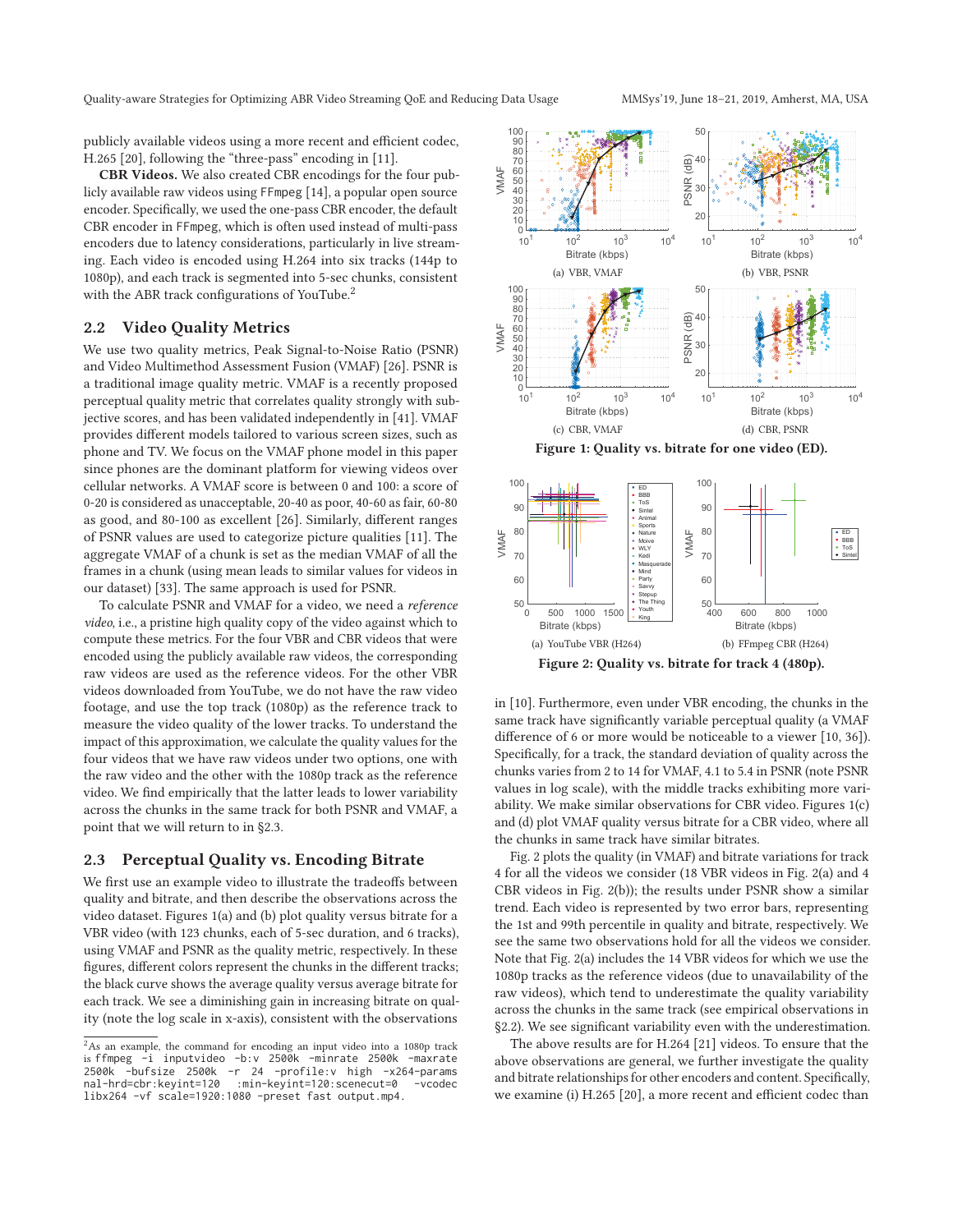MMSys'19, June 18–21, 2019, Amherst, MA, USA Y. Qin et al.

| Option                                              |   | Top Track Declared Bitrate | Resolution |  |
|-----------------------------------------------------|---|----------------------------|------------|--|
| Data saver                                          | 3 | 120kbps                    | 288p       |  |
| Good                                                |   | 450kbps                    | 360p       |  |
| Better                                              |   | 650kbps                    | 396p       |  |
| <b>Best</b>                                         |   | 1000kbps                   | 480p       |  |
| Table 1: Data saving options in Amazon Prime video. |   |                            |            |  |

H.264, using the four publicly available videos, (ii) VP9 [37], another widely used codec in YouTube, using ten VP9 videos downloaded from YouTube, and (iii) Twitch, another popular video streaming service, by selecting five popular videos in different genres based on the number of viewers. For all the three cases, our results confirm the same two quality and bitrate relationships observed earlier: (1) increasing bitrate leads to diminishing gain in quality improvement, and (2) the chunks in the same track have significantly variable quality. These two observations are consistent with the results of Netflix encoded videos [9, 10], indicating that they hold widely across encoding platforms and videos.

The property that chunks within the same track have highly variable quality holds obviously for CBR encodings, which encode the entire video at a relatively fixed bitrate, allocating the same bit budget to both *simple scenes* (i.e., low-motion or low-complexity scenes) and *complex scenes* (i.e., high-motion or high-complexity scenes). The fact that it also holds for VBR is somewhat counterintuitive since VBR allocates bits according to scene complexity to achieve a more consistent quality throughout a track. Part of the reason is the inherent complexity of encoding and the difficulty of handling scenes of diverse complexities [10, 28].

### **3 REDUCING DATA USAGE**

The diminishing gains in increasing bitrate on quality improvement demonstrated in the previous section indicate that an ABR logic that simply aims to maximize quality is not bandwidth efficient. In the following, we first describe the current data saving practices and show that they are inefficient. We then propose a quality-aware strategy for reducing data usage.

#### **3.1 Current Data Saving Practices**

Certain cellular network operators provide users with options to limit the network bandwidth for a streaming session (e.g., [4, 45]). The rationale is that the bandwidth cap may lead an ABR player to avoid bandwidth-consuming High-Definition (HD) tracks so as to save data.

Various commercial video streaming services have also provided users with options to save data. For instance, the YouTube phone app provides an option called "Play HD on Wi-Fi only", i.e., only Standard Definition (SD) videos will be streamed over cellular networks. To understand the behavior of this option, we stream eight videos in different categories using the YouTube app over a commercial LTE network. We observe that, when the option is on, even if the network bandwidth is very high (over tens of Mbps), the 480p track is selected throughout the video. The fact that the selected tracks never exceed 480p despite significantly higher bandwidth indicates that the data saving is achieved by capping the top track to the 480p track. Henceforth, we refer to this practice as *Track-based Filtering (TBF)*. We find that data saving options in the Amazon Prime Video app are also achieved by capping the top track. Table 1

summarizes the measurement results, showing the top track for the four options varies from track 3 to 8.

The above two current practices both have drawbacks. The network-based approach forces an ABR scheme to choose lower tracks due to the network bandwidth limit. It provides no explicit control on what quality will be chosen for a particular chunk position, thus leading to highly variable quality across the rendered chunks (§7.2). The practice of TBF does not account for the high quality variability across chunks within the same track. For example, the purple points in Fig.1(b) represent chunks encoded at track 4 (or 480p). When using TBF with 480p as top track, the quality for some chunk positions is lower than 60 (i.e., the threshold for good quality in VMAF [26]), *no matter what ABR scheme is being used and how much network bandwidth is available*.

#### **3.2 Quality-aware Data Saving**

To address the drawbacks of the current data saving practices, we propose a quality-aware strategy for reducing data usage. We assume that a user is provided with multiple viewing quality options (e.g., good, better, best), with the understanding that the saving is higher under a lower viewing quality option and vice versa. For an option chosen by a user, the player will map it to a particular quality value, referred to as *target quality*, and the goal of the ABR logic is to maintain the quality to be close to the target quality, subject to the network bandwidth constraints. In contrast to the current data saving practices, the above target quality based strategy provides data savings while directly controlling the quality level.

The target quality can be specified in terms of a wide range of perceptual quality metrics. While there is no single agreed-upon way of defining a good perceptual quality, existing literature has established certain metrics, e.g., through threshold values in VMAF and PSNR (see §2.2). As an example, VMAF values of 60 and 80 are the thresholds for "good" and "very good" quality, respectively [26]. The player can set the target quality in VMAF values based on the viewing quality option that a user chooses: when the "good", "better", "best" option is chosen, the target quality is set to VMAF 60, 70, 80, respectively. Users do not need to numerically specify the target quality. Instead, they only need to select a desired viewing quality option such as good/better/best—similar to the current practice in commercial streaming systems. For a given video, the quality metrics such as PSNR and VMAF can be calculated by the server after the video is encoded, and then shared with the client. In addition, a video player can also automatically decide the target quality based on the user's cellular data plan, the cellular data budget, the video content type, and the user's historical preferences. Furthermore, the target quality can be changed over time during the playback; our schemes in §4 and §5 can be applied to dynamic target qualities.

# **4 CHUNK-BASED FILTERING (CBF)**

We first describe the CBF approach, and then detail its deployment scenarios and how to leverage it in ABR streaming.

## **4.1 CBF Approach**

CBF is motivated from the two video quality and bitrate tradeoffs in §2, i.e., (i) increasing bitrate leads to diminishing gain in improving quality, and (ii) the chunks in the same track exhibit significantly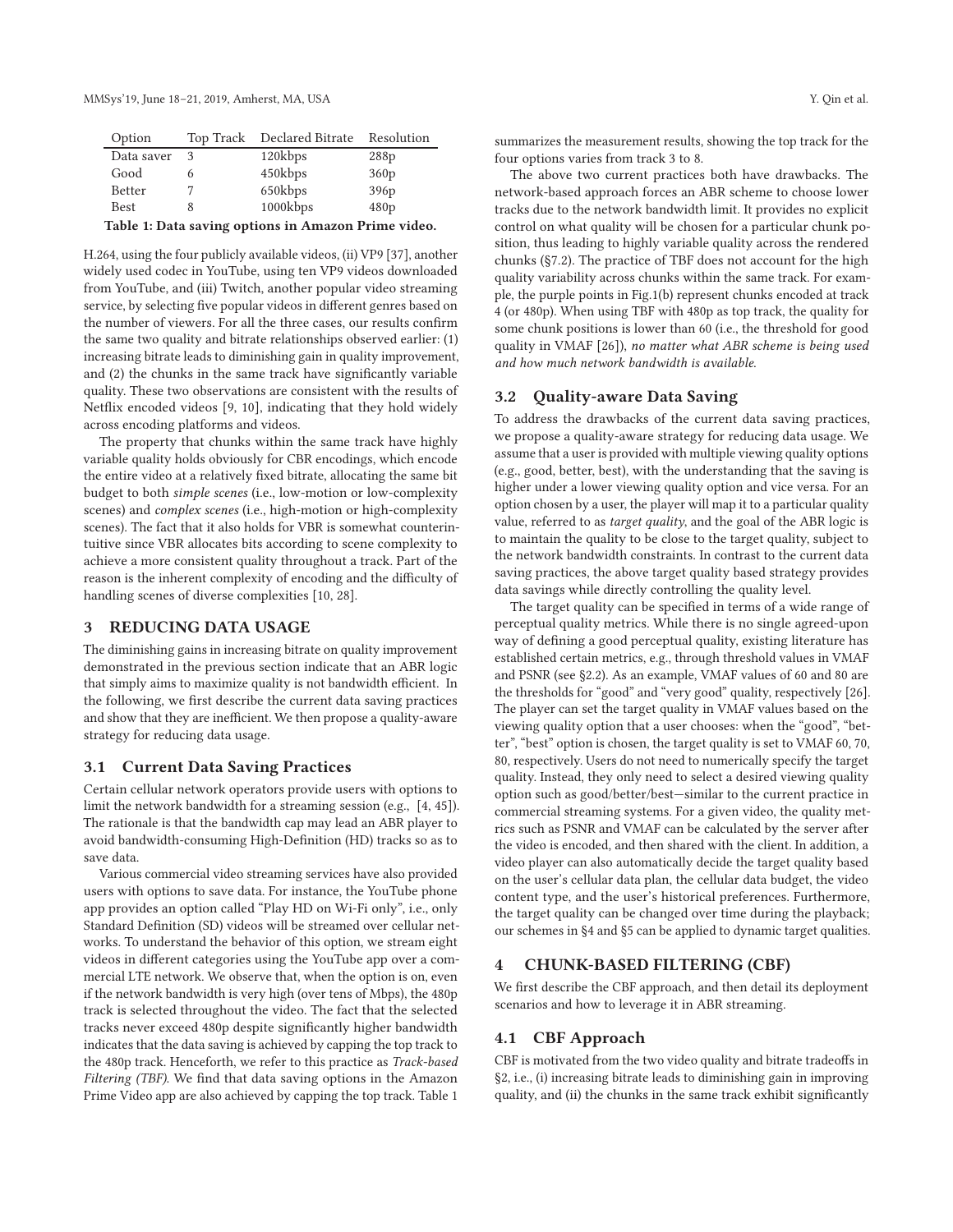

**Figure 4: CBF, TBF<sup>−</sup>, and TBF<sup>+</sup> (ED,**  $Q_r = 80$ **).** 

variable quality. Specifically, for a given target quality,  $Q_r$ , CBF filters the tracks that are undesirable on *a per-chunk basis* as follows. For the *i*-th chunk position, let  $q_{i,\ell}$  denote the quality for track  $\ell$ , which can be obtained right after the encoding process at the server. Then, for a given  $Q_r$ , CBF sets the top level for chunk position *i* to  $\bar{\ell}_i$  so that the corresponding quality,  $q_{i, \bar{\ell}_i}$ , is closest to the target quality,  $Q_r$ , among all the tracks for chunk position  $i$  (i.e.,  $|q_{i,\bar{\ell}_i} - Q_r|$  is the smallest). In other words, for chunk position *i*, all the encodings (i.e., tracks) that are above  $\bar{\ell}_i$  will not be considered in ABR streaming.

Fig. 3(a) illustrates CBF using an example. It plots the top track after filtering by CBF for each chunk position when the target quality is 80 (VMAF). The video has 6 tracks originally. We see that the top track after CBF varies from 1 to 6 for the different chunk positions (with 53% and 39% as track 3 and 4, respectively, and 6% above 4, and 2% below 3). As an example, for the 29th chunk, the lowest track (i.e., track 1) is sufficient to achieve the target quality 80. A manual inspection reveals that this chunk contains very simple scenes that require less bits to encode. Fig. 3(b) plots the highest quality variant for each chunk position that CBF retains. We see that 95% of the chunk positions have top quality within 10% of the target quality (i.e., between 72 and 88).

#### **4.2 CBF vs. TBF**

We next compare CBF and TBF. Specifically, we consider two variants of TBF as follows. For a video, let  $\widetilde{Q}(\ell)$  represent the average quality of all the chunks in track  $\ell$ . Let  $\ell^-$  and  $\ell^+$  denote two adjacent tracks,  $\ell^- = \ell^+ - 1$ , satisfying that  $\widetilde{Q}(\ell^-) \leq Q_r$  and  $\widetilde{Q}(\ell^+) > Q_r$ . The first variant of TBF, denoted as TBF<sup> $-$ </sup>, caps the top track to  $\ell^-$ , i.e., it removes all the tracks that are higher than  $\ell^-$ . The second variant of TBF, denoted as TBF<sup>+</sup>, caps the top track to  $\ell^+$ . Clearly, TBF<sup>−</sup> is more aggressive in filtering out tracks than TBF<sup>+</sup>.

Fig. 4(a) plots the quality of the top track for each chunk position under CBF, TBF−, and TBF<sup>+</sup> for one video when the target quality

is 80. For this setting,  $\ell^- = 3$  and  $\ell^+ = 4$ . In TBF<sup>+</sup>, all the tracks above track 4 (with resolution 480p) are removed, which coincides with YouTube's data saving option (§3.1). In Fig. 4(a), the quality for a given chunk position represents the maximum achievable quality when the network bandwidth is sufficiently large. We see that the quality under CBF is overall much closer to the target quality than that under the two TBF variants. Fig. 4(b) shows the cumulative distribution function (CDF) corresponding to the quality values in Fig. 4(a). For TBF<sup>−</sup> and TBF+, only 56% and 53% of the chunk positions have quality within 10% of the target quality, compared to 95% under CBF. We observe similar results as above for other videos and target quality investigated. It is easy to prove that, for any chunk position, the top quality under CBF is no farther away from the target quality than that under the two TBF variants.

#### **4.3 Deployment Scenarios**

From a practical perspective, a key advantage of CBF is that it can be *incrementally* deployed in the existing DASH and HLS streaming pipelines at either the server or client side. In both deployment scenarios, the server does not remove any chunk from its storage. Rather, it modifies or extends the manifest file that it transmits to the client. We next describe the two deployment scenarios, and end the section with a brief description of using CBF in ABR streaming.

**Server Side Deployment.** Two approaches, called *chunk variant trimming* and *chunk variant substitution*, can be used for server side deployment. In chunk variant trimming, the server simply modifies the manifest file so that, for each chunk position, it only lists the chunk variants that remain after CBF filtering. As an example, in Fig. 5(a), for chunk 1, only the three lowest track variants will be listed in the manifest file. In chunk variant substitution, the server makes the filtering completely transparent to the client operation by substituting the information for certain chunk variants as follows. Consider the chunks at position  $i$ . Let  $i.\ell$  represent the chunk at level  $\ell$ . Let  $\overline{l}$  denote the top track after the filtering by CBF. Then the server modifies the manifest file so that the information for chunk *i.l*,  $\ell > \bar{\ell}$ , is replaced with the information of chunk *i.l*<sup> $\bar{\ell}$ </sup>. In this way, each playback position still has the same number of levels, and the changes through CBF is transparent to the client. For example, in Fig. 5(a), for chunk 1, levels 4, 5 and 6 are filtered according to CBF; the server modifies the manifest file to replace the information for chunks 1.4, 1.5 and 1.6 with that of 1.3.

We have verified that the above two approaches work in the context of both DASH and HLS protocols and common packaging formats such as Fragmented MP4 and MPEG-2 TS [2, 15]. The chunk variant substitution approach clearly works when the media format does not include separate initialization segments (i.e., each chunk is self-initializing). It can also be realized for media formats where separate initialization segments (each containing information required to initialize the video decoder to decode a particular chunk) are included, as long as a proper initialization segment is specified for each chunk in the manifest file. We have confirmed through experiments that both DASH and HLS have ways to specify such associations, and that, when presented with the appropriately modified manifest file, the player was able to correctly decode and play the associated video. In DASH, this can be achieved using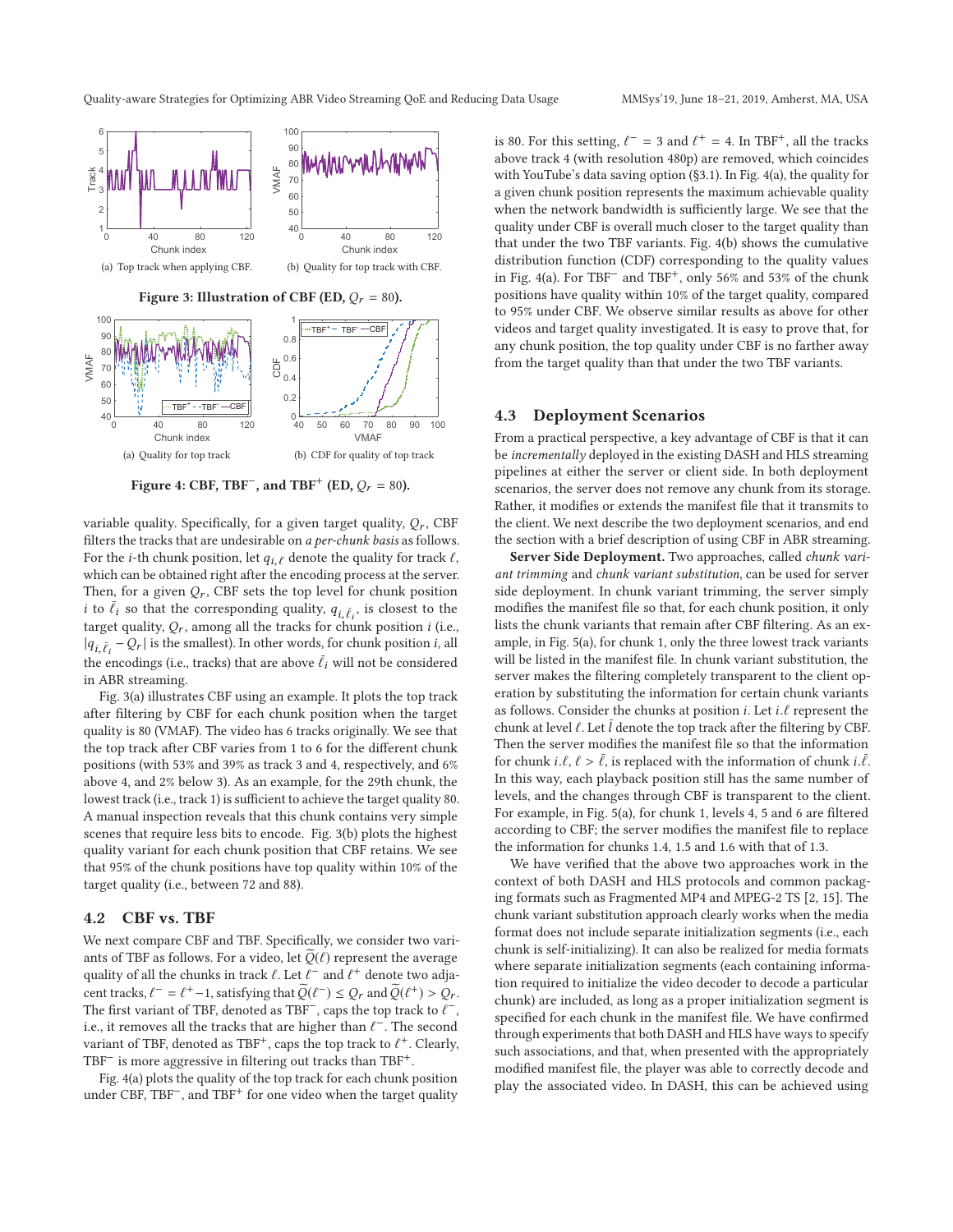MMSys'19, June 18–21, 2019, Amherst, MA, USA Y. Qin et al.



**Figure 5: Illustration of CBF deployment.**

"Period" construct [15]. In HLS, this can be achieved through extra "EXT-X-MAP" tags [2].

**Client Side Deployment.** When CBF is deployed at the client, the server further needs to transmit the quality information for each chunk to the client, e.g., by including the information in the manifest file, as our prototype implementation of CBF in two ABR streaming platforms (§6). The client, when making rate adaptation decision for a chunk position, will exclude the levels that are above the top track for that chunk position (illustrate as shaded chunks in Fig. 5(b)). Note that while quality metrics can be carried in the media file, e.g., following the ISO standard [16], for rate adaptation purposes, the quality information needs to be known to the client beforehand to assist the decision making, instead of extracting after a chunk is downloaded. Therefore, our implementation embeds the quality information in the manifest file instead of the media file.

**Leveraging CBF in ABR Streaming.** CBF can be retrofitted to, and improve the performance and data efficiency of existing ABR schemes that may not be quality-aware themselves. This can be achieved either through server-side or client-side deployment of CBF. Specifically, under server-side deployment of CBF, an existing ABR scheme simply selects from the remaining levels for each chunk position. The scheme does not need to leverage or even be aware of any quality information. It can simply aim at maximizing the bitrate (as an indirect way of maximizing the quality) with other QoE considerations, as in most existing schemes. Under client-side deployment of CBF, the client can add a function that applies CBF, and then pass the information of the remaining tracks for a chunk position to an existing ABR algorithm.

#### **5 GROUNDS-UP DESIGN: QUAD**

Besides integrating CBF into existing ABR schemes, another approach to design target quality aware ABR adaptation schemes is to develop them from the ground up. Such schemes, since explicitly designed with the target quality in mind, have the potential to outperform existing schemes enhanced with CBF. To demonstrate this approach, we propose one design, called QUAD (QUality Aware Data-efficient streaming), based on control theory. QUAD explicitly integrates the goal of approaching the target quality into its online optimization framework. As a result, it is more capable of maintaining the target quality, and more adaptive to the fluctuating network conditions compared to using CBF with existing schemes.

As shown in Fig. 6, QUAD takes a target quality as input, and leverages an optimization formulation and feedback control to optimize the QoE metrics while approaching the target quality.

**Target Quality based Optimization.** The optimization formulation below aims to make the chosen chunks' quality approach the



**Figure 6: Design diagram of QUAD.**

target quality while minimizing rebuffering and quality changes. Let  $\ell_t$  denote the track number selected at time t. Let  $R_t(\ell_t)$  denote the corresponding bitrate of the selected chunk. We use  $R_t(\ell_t)$  instead of  $R(\ell_t)$  to accommodate VBR encoding whose bitrate is both a function of  $l_t$  and time  $t$  since the bitrate can vary significantly even within a track. The client selects  $\ell_t$  from the set of levels that remains after CBF. The optimization problem is to determine the track,  $\ell_t$ , so that the following objective function is minimized:

$$
J(\ell_t) = \left\| \max \left( 0, u_t R_t(\ell_t) - \widehat{C}_t \right) \right\|^2 + \alpha \left\| Q_r - Q_t(\ell_t) \right\|^2
$$
  
+  $\eta \left\| Q_t(\ell_t) - Q_{t-1}(\ell_{t-1}) \right\|^2$ , (1)

where  $u_t$  is the controller output and  $\widehat{C}_t$  is the estimated link bandwidth at time t,  $\alpha > 0$  and  $\eta > 0$  are parameters for the second and third terms, respectively,  $Q_r$  is the target quality specified by the user,  $Q_t(\ell_t)$  denotes the quality of the chunk at track  $\ell_t$  for time t, and  $Q_{t-1}(\ell_{t-1})$  represents the quality of the previous chunk (here we slightly abuse the notation by using  $t$  to represent the index of the chunk for time t and use  $t - 1$  to represent the index of the previous chunk).

The formulation in Eq. (1) is a least-square optimization problem. In the first term,  $u_t R_t(\tilde{\ell_t})$  represents the bandwidth requirement of the selected track, derived from the feedback control that we will explain shortly. For now readers can regard it as a black box. The first term is zero if the bandwidth requirement of the selected track is no more than the estimated network bandwidth; otherwise, a stall may potentially occur, so it incurs a penalty that equals to the amount of bandwidth that is exceeded by the bandwidth requirement. The second term depends on how much the chosen quality for the chunk deviates from the target quality. The sum of the first and second terms allows the chosen track to be as close to the target quality as possible, while does not overly exceed the network bandwidth (to avoid stalls). The last term penalizes quality changes between two adjacent chunks, in order to maintain a more consistent quality and smooth playback.

We apply normalization in Eq. (1) since the first term is of a different unit from the second and third terms. Specifically, we normalize all the three terms to be unitless as follows. The first term is normalized by  $\widehat{C}_t$ , the estimated bandwidth, and the other two terms are normalized by  $Q_r$  (since QUAD selects from the tracks that remain after CBF, the maximum quality is approximately  $Q_r$ ). In Eq. (1),  $\alpha$  and  $\eta$  represent the weights for the second and third terms, respectively. We set both of them to 1 since all the three terms in Eq. (1) are important QoE metrics.

We see from Eq. (1) that choosing  $\ell_t$  above the target quality  $Q_t$ is not beneficial in minimizing the objective function. Therefore, we may apply CBF before solving the optimization problem to reduce the problem space and improve the runtime efficiency. Let  $\mathcal{L}_t$  be the set of track levels for chunk  $t$  (retained after CBF). We can find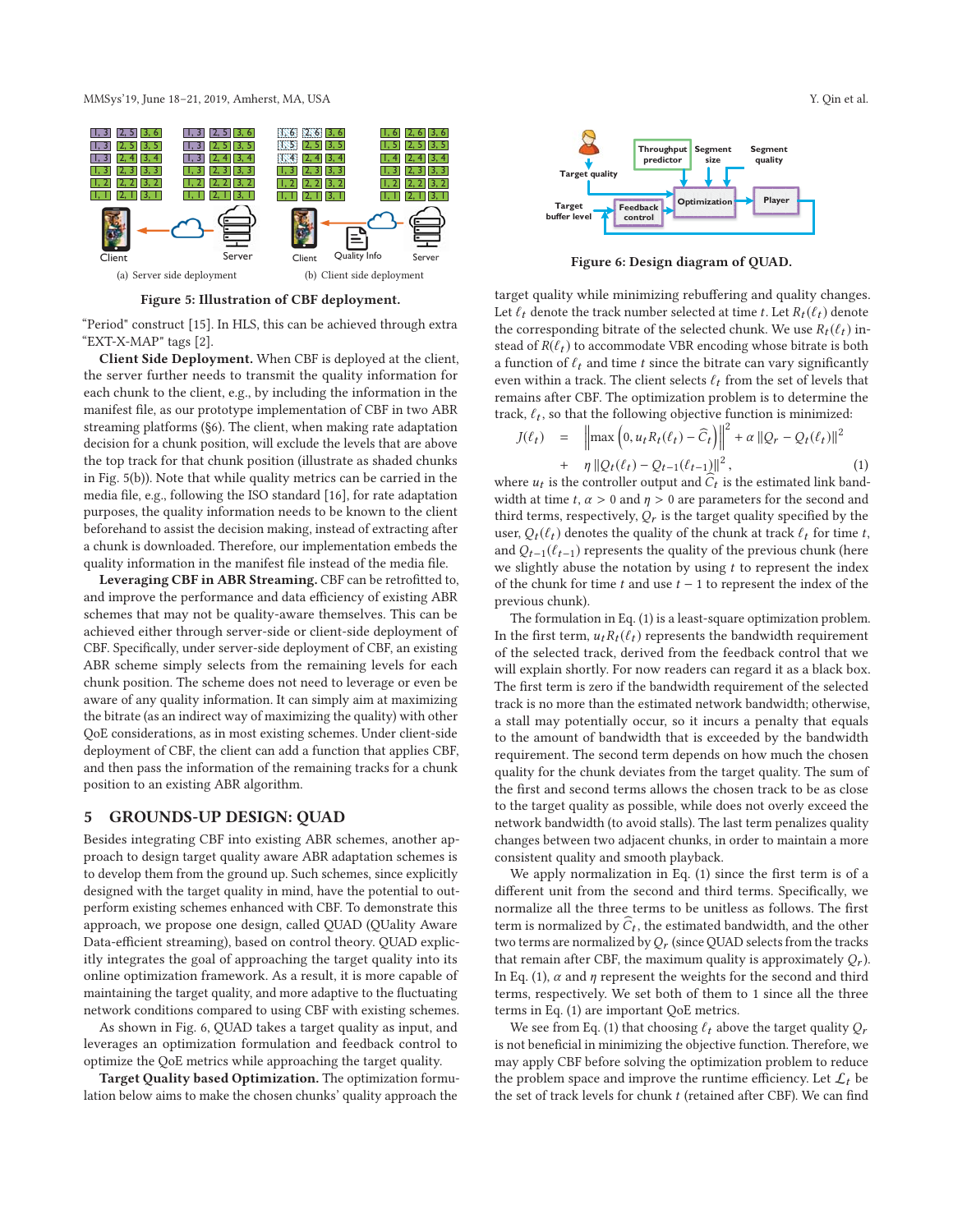the optimal solution to (1) by evaluating Eq. (1) using all possible values of  $\mathcal{L}_t$ , leading to computational overhead  $O(|\mathcal{L}_t|)$ . In §8, we show that QUAD is very lightweight using our implementation.

**Feedback Control Block.** In the first term in (1),  $u_t R_t(\ell_t)$ , is derived from the feedback control block shown in Fig. 6. We use PID control [3] as the underlying control framework since it is simple and robust for ABR streaming [39]. Specifically, the PID control block works by continuously monitoring the difference between the target and current buffer levels of the video player, and adjusting the control signal to maintain the target buffer level, which helps to avoid stalls. We define the controller output,  $u_t$ , as:

$$
u_t = \frac{C_t}{R_t(\ell_t)},
$$
\n(2)

where  $C_t$  denotes the network bandwidth at time t, and  $R_t(\ell_t)$ denotes the bitrate of the chunk selected for time  $t$ . The control policy is defined as:

$$
u_{t} = K_{p}(x_{r} - x_{t}) + K_{i} \int_{0}^{t} (x_{r} - x_{\tau}) d\tau + \mathbf{1}(x_{t} - \Delta)
$$
 (3)

where  $K_p$  and  $K_i$  denote respectively the parameters for proportional and integral control (two key parameters in PID control),  $x_r$ is the target buffer level,  $x_t$  is the current buffer level (in seconds) at time  $t$ ,  $\Delta$  denotes the playback duration of a chunk, and the last term,  $\mathbf{1}(x_t - \Delta)$ , is an indicator function (1 when  $x_t \geq \Delta$  and 0 otherwise), which makes the feedback control system linear, and hence easier to control and analyze. From (2), we derive  $C_t = u_t R_t(\ell_t)$ and plug it into (1).

**Further Reducing Rebuffering.** To avoid rebuffering when the current buffer level is low, we further use a heuristic. Specifically, if  $x_t$  < 4 $\Delta$ , i.e., there are less than four chunks in the buffer, then the track is selected as  $\min(\ell_f, \widehat{C}_t/u_t),$  where  $\ell_f$  is the lowest track with fair quality for that chunk position. In other words, when the current buffer level is low, we ignore the goals of achieving the target quality and reducing quality changes (i.e., the last two terms in (1)), and only consider the first term (to reduce the risk of stalls). In that case, we first select the track based on  $\widehat{C}_t/u_t$ . Since  $\widehat{C}_t$  can be an overestimate of the actual network bandwidth, we further bound the selected track to be no more than level  $\ell_f$ . For the videos that we use in our evaluation (see §6), we set  $\ell_f$  to 2, which has significantly higher quality than track 1.

#### **6 IMPLEMENTATION & EVALUATION SETUP**

**Implementation.** We implemented client-based CBF and QUAD in two popular players, dash. js [17] and ExoPlayer [18]. We made a set of non-trivial changes. First, we included the quality information of each chunk in the manifest file. We then modified dash.js and ExoPlayer so that the chunk quality information can be passed to the ABR logic. We also implemented a new module cbf.js to realize CBF, and a new rate adaptation module quad.js to realize QUAD in dash.js. In ExoPlayer, we created two new classes, cbf.java and quad.java, for CBF and QUAD. The total number of LoC that is involved in the above changes is 336 in dash. js and 396 in ExoPlayer. In dash.js, we developed a bandwidth estimation module that responds to playback progress events and estimates network throughput using the harmonic mean of the last 5 chunks.

**Evaluation Setup.** Our evaluations use a combination of controlled lab experiments with our implementations in dash.js and

ExoPlayer, as well as simulations, all driven by real-world network bandwidth traces collected from commercial cellular networks. This methodology allows repeatable experiments and to evaluate different schemes under identical settings. In §8.4, we also run in-the-wild tests using ExoPlayer on a phone over an LTE network.

**Network Traces and Videos.** We collected a total of 42 hours of network traces over two large commercial LTE networks in the U.S. Our traces consist of per-second network bandwidth measurements, which are collected on a phone, by recording the throughput of a large file downloading from a well-provisioned server. They cover a diverse set of scenarios, including different time of day, different locations, and different movement speeds (stationary, walking, local driving, and highway driving). We selected 50 *challenging* traces, each of 700 seconds, with the average network bandwidth below 1 Mbps. The reason for choosing such traces is because even with target quality of 80 (in VMAF, regarded as very good quality [26], the highest quality we evaluate), the average bandwidth requirement is below 1 Mbps (varies from 500 to 800 kbps) for the videos we use. Using higher bandwidth traces will diminish the differences among different schemes; these low-bandwidth traces, measured from commercial cellular networks, represent challenging conditions that do occur in real networks, e.g., when the network is congested or the signal is poor. We use 4 VBR and 4 CBR videos in our evaluation. They are encoded using the four raw videos (ED, BBB, Sintel, ToS) that we have access to (see §2.1), and hence we can calculate the perceptual quality using raw videos as the reference. The results in §7 and §8 focus on VBR videos; the results for CBR videos are consistent and omitted due to space.

**CBF with Existing ABR Schemes.** We use CBF as a prefilter for the following state-of-the-art rate adaptation schemes: (i) **RobustMPC** [50], which is a well-known scheme based on model predictive control. (ii) **PANDA/CQ** [27], which directly incorporates video quality information in ABR streaming. It maximizes the minimum quality for the next  $N$  chunks, which achieves better fairness (in terms of quality) among multiple chunks. (iii) **BOLA-E** [43, 44], which selects the bitrate to maximize a utility function considering both rebuffering and delivered bitrate. (iv) **ExoPlayer**'s ABR adaptation [18], referred to as *Exo* henceforth, which is essentially a rate based logic, i.e., selecting the track based on bandwidth estimation. The results for RobustMPC and PANDA/CQ are obtained through trace-driven simulation; the evaluation involving BOLA-E and ExoPlayer ABR logic is done using open source implementation in dash.js and ExoPlayer, respectively.

**Offline Optimal Scheme.** We further use an offline optimal solution as a baseline to evaluate the performance of various schemes. This offline scheme assumes that the entire network bandwidth is known beforehand. It considers three QoE metrics related to target quality, quality changes, and stalls. Specifically, for a video with  $n$ chunks, it selects tracks  $\ell_1, \ldots, \ell_n$  to minimize

$$
J(\ell_1, ..., \ell_n) = \sum_{t=1}^n (Q_r - Q_t(\ell_t))^2 + \sum_{t=1}^{n-1} (Q_{t+1}(\ell_{t+1}) - Q_t(\ell_t))^2 + \gamma T_r(\ell_1, ..., \ell_n)
$$

where  $Q_r$  is the target quality,  $Q_t(\ell_t)$  is the quality for  $\ell_t$ , and  $T_r(\ell_1,\ldots,\ell_n)$  is the rebuffering duration, and  $\gamma$  is the weight for rebuffering. The results below use  $\gamma = 100^2$ , i.e., we penalize each second of rebuffering with square of the maximum VMAF quality.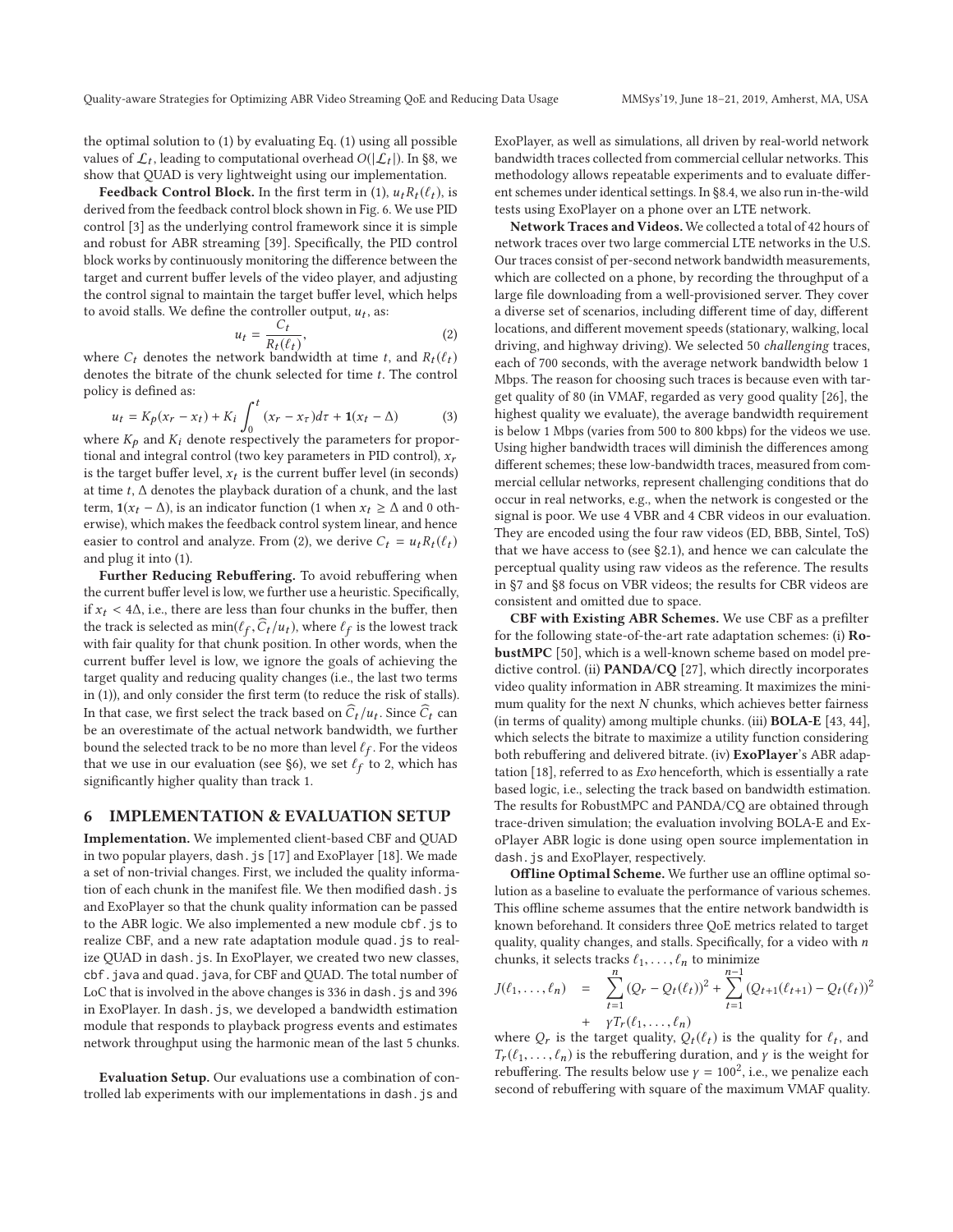**ABR Configurations.** Following practices in commercial production players [49], we set the player to start the playback when two chunks are downloaded into the buffer. The track for the first chunk is selected to be the middle track (i.e., track 3). Unless otherwise stated, we use the harmonic mean of the average download throughout for the past 5 chunks as the bandwidth prediction, as it has been shown to be robust to measurement outliers [22, 50]. For the results using ExoPlayer, the bandwidth prediction uses the built-in sliding percentile technique [18]. Unless otherwise stated, for all schemes, we set the maximum client-side buffer size to 120 seconds. This is reasonable for Video on Demand (VOD) streaming, and is consistent with existing practices that set the maximum buffer limit to hundreds of seconds [17, 19, 49]. An ABR scheme may use thresholds to control when to stop and resume downloading based on the buffer level. When comparing with another scheme, we ensure that our schemes use the same thresholds as used in that scheme. For QUAD, the controller parameters,  $K_p$  and  $K_i$ , are selected by adopting the methodology outlined in [39]. Specifically, we varied  $K_p$  and  $K_i$ , and confirmed that a wide range of  $K_p$  and  $K_i$  values lead to good performance.

**Perceptual Quality Metric.** We measure video quality using VMAF (§2). Specifically, we use VMAF phone model (instead of TV model) given our focus on cellular networks. In the testing, we assume that a user selects from three quality options, good/better/best. Correspondingly, the player maps these quality options to VMAF values of 60 (for "good"), 70 (for "better"), and 80 (for "best").

**Performance Metrics.** We use five metrics: four for measuring different aspects of user QoE and one for measuring data usage. All metrics are computed with respect to the delivered video, i.e., considering the chunks that have been downloaded and played back. The metrics are listed as follows. (i) *Quality of all the chunks*: measures how the quality of each chunk differs from the target quality. (ii) *Low-quality chunk percentage*: measures the proportion of the chunks that were selected with low quality during a streaming session. The reason for using this metric is because human eyes are sensitive to bad quality chunks [33]. We identify VMAF values below 40 as low-quality based on [26]. (iii) *Rebuffering duration*: measures the total rebuffering/stall time in a streaming session. (iv) *Average quality change per chunk*: defined as the average quality difference of two consecutive chunks in playback order for a streaming session (since human eyes are more sensitive to level changes in adjacent chunks). (v) *Data usage*: measures the total amount of data downloaded for a streaming session. For metrics (ii)-(v), a lower value is preferable; for (i), we measure how close it is to the target quality. In addition to the above metrics, we further explored the number of stalls during a session in various cases. Our results show that using CBF in existing schemes reduces the number of stalls, and QUAD leads to fewer stalls compared to existing scheme enhanced with CBF in almost all the cases.

# **7 EVALUATION EXISTING ABR SCHEMES ENHANCED WITH CBF**

We evaluate the performance of adding CBF to existing ABR schemes. We focus on two existing schemes, RobustMPC and PANDA/CQ. The performance of other schemes with CBF is deferred to §8.

**Table 2: RobustMPC vs. RobustMPC+CBF.**

|            | Video      | Avg. dev.<br>from<br>target<br>quality | % of traces<br>$w/ > 20\%$<br>low-qual.<br>chunks | Avg.<br>stall<br>dura.<br>(s) | Avg.<br>quality<br>change | Data<br>usage<br>(MB) |
|------------|------------|----------------------------------------|---------------------------------------------------|-------------------------------|---------------------------|-----------------------|
| VBR, 60    | ED         | 25, 9                                  | 48%, 10%                                          | 8,0                           | 13, 9                     | 39, 19                |
|            | <b>BBB</b> | 27.9                                   | 37%, 8%                                           | 6, 0                          | 14, 11                    | 36, 14                |
|            | Sintel     | 28, 11                                 | 6%, 0%                                            | 8,0                           | 10, 12                    | 55, 18                |
|            | <b>ToS</b> | 26, 14                                 | 56%, 40%                                          | 5, 0                          | 13, 12                    | 46, 22                |
| 80<br>VBR, | ED         | 23, 15                                 | 48%, 12%                                          | 8, 2                          | 13, 10                    | 39.28                 |
|            | <b>BBB</b> | 22, 14                                 | 37%, 8%                                           | 6, 1                          | 14, 13                    | 36, 21                |
|            | Sintel     | 19, 9                                  | 6%, 0%                                            | 8,0                           | 10, 9                     | 55, 29                |
|            | ToS        | 24, 16                                 | 56%, 21%                                          | 5, 2                          | 13, 10                    | 46, 35                |

\* The two numbers in each cell are the results for RobustMPC and RobustMPC+CBF, respectively.

# **7.1 Benefits of CBF**

Fig. 7 shows the performance of RobustMPC and PANDA/CQ with and without CBF for one video across the network traces when the target quality is 80. The results for the five performance metrics are shown in the five subplots in the figure: the first subplot is the CDF across individual chunks across all runs; the rest four are CDFs across runs, with each run corresponding to a different network trace. We observe that CBF improves performance for both ABR schemes, across all metrics. Specifically, compared to the original schemes, adding CBF leads the quality to be closer to the target quality, and reduces the percentage of low-quality chunks, the quality changes, rebuffering, and data usage.

Table 2 summarizes the results for four VBR videos for RobustMPC with and without CBF for target quality of 60 and 80, respectively. The first column is the average deviation from the target quality across all the network traces; the value for one trace is  $(\sum |q_i - Q_r|)/n$ , where  $q_i$  is the quality of chunk *i* in the rendered video,  $Q_r$  is the target quality, and n is the number of chunks in the video. The second column shows the percentage of the traces that have more than 20% of low-quality chunks. The third column shows the average rebuffering duration for the traces where either case (i.e., with or without CBF) has rebuffering. The last two columns show the average quality changes and the data usage, averaged across the network traces. We see that CBF reduces the deviation from the target quality by 37-67%, reduces the number of traces with frequent low-quality chunks by 6-42%, and reduces the average quality change by 7-31%. For many videos, across all network traces, using CBF leads to no stalls compared to substantial amount of stalls without CBF. The data usage with CBF is 34-67% lower than that without CBF. In the extreme case when the bandwidth is sufficiently high, RobustMPC without CBF will choose the highest track (i.e., track 6). The data usage for the four videos will be 203, 179, 240, and 209 MB respectively, 5.6-7.5 times higher than the corresponding values with CBF under target quality 80 (the ratios are even higher for target quality 60).

We see similar results for PANDA/CQ with and without CBF. The above results demonstrate that CBF can significantly improve the performance of existing ABR schemes by prefiltering the chunks whose qualities are higher than the target quality, and hence steering the schemes to the set of more desirable choices.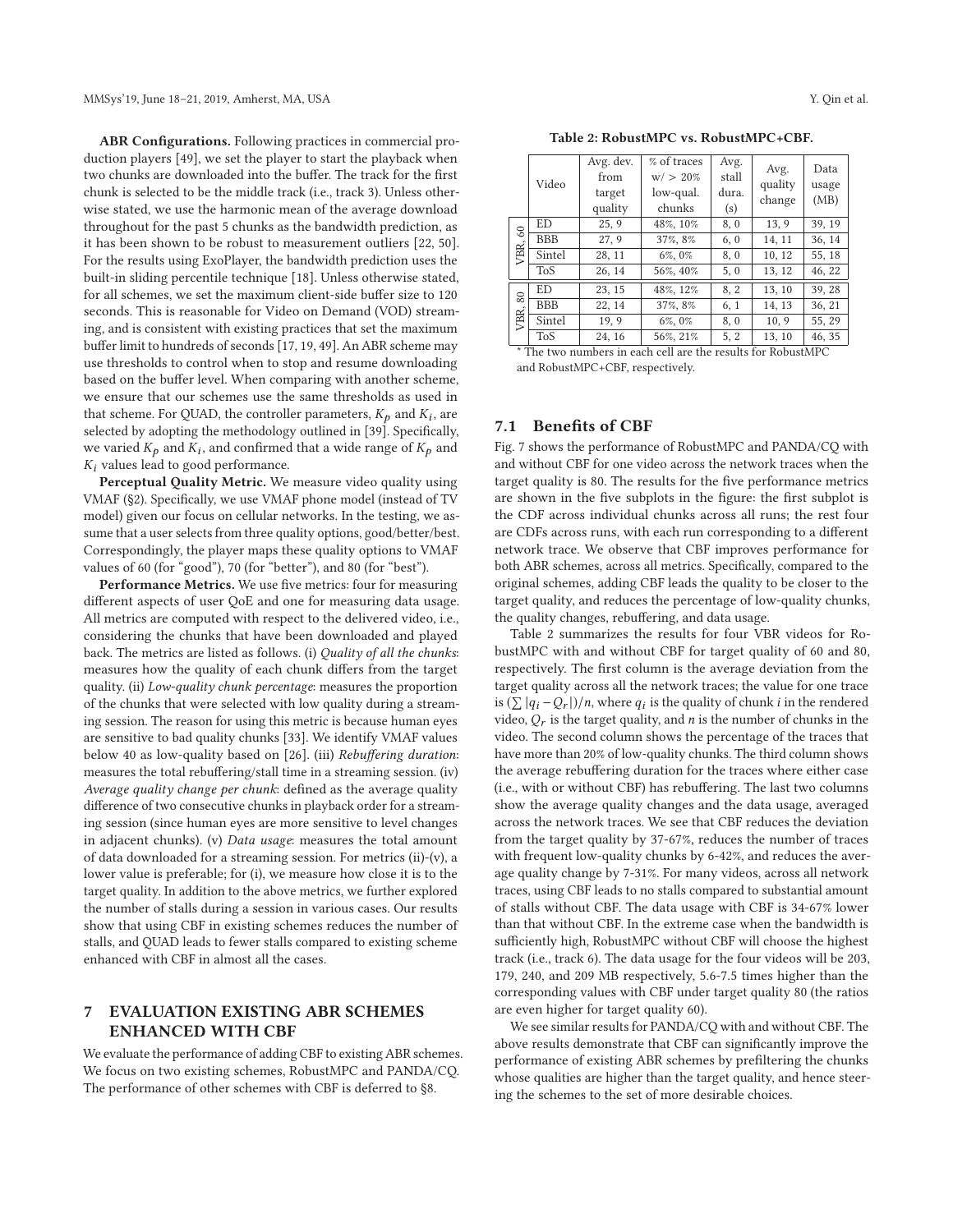Quality-aware Strategies for Optimizing ABR Video Streaming QoE and Reducing Data Usage MMSys'19, June 18–21, 2019, Amherst, MA, USA





**Figure 8: CBF versus capping network bandwidth (ED, YouTube encoded, target quality 80).**

#### **7.2 CBF vs. Network Bandwidth Cap**

We now compare CBF with an existing practice for saving data by capping network bandwidth (§3.1). Specifically, for an existing ABR scheme, we consider three cases: (i) we assume that the cellular network provider caps the network bandwidth to 1.5 Mbps; (ii) there is no cap on the network bandwidth, while the scheme is used together with CBF; and (iii) there is a bandwidth cap and the scheme is used with CBF. Since the network bandwidth of some traces is low and imposing the constraint of 1.5 Mbps leads to little impact, we choose a subset of network traces where the cap meaningfully changes the available bandwidth. Specifically, a network trace is chosen if the bandwidth estimated using a window of 1 second is larger than 1.5 Mbps for at least 10% of the time. The results below are obtained from 20 traces selected as above.

Fig. 8 shows the results for RobustMPC with target quality 80; the results for PANDA/CQ show a similar trend. We see that the two variants with CBF achieve similar performance. Both of them significantly outperform the other variant (i.e., with bandwidth cap but no CBF) in all performance metrics. The results demonstrate the effectiveness of CBF compared to the network bandwidth capping approach. They also indicate that CBF can co-exist with the network bandwidth capping approach. The above results are for one video with target quality 80. We observe similar results for other videos and target qualities. For lower target qualities (i.e., 60 and 70), we observe that CBF achieves even better performance.

#### **7.3 CBF vs. TBF**

We now compare CBF with TBF, which is used by commercial streaming services such as YouTube and Amazon for reducing data usage (see §3.1). Specifically, we consider two variants of TBF, i.e., TBF<sup>−</sup> and TBF<sup>+</sup> (see §4.2).

Fig. 9 plots the performance of RobustMPC with CBF, and with the two TBF variants, referred to as RobustMPC<sup>−</sup> and RobustMPC+. The results are for one VBR video when the target quality is 80. For this setting, the top track in RobustMPC<sup>−</sup> and RobustMPC<sup>+</sup> is track 3 and 4, respectively. We make the following observations. (i) RobustMPC<sup>−</sup> is quite conservative. It provides low rebuffering time. However, the negative side is that it undershoots the target quality (its average deviation from the target quality is 20 VMAF points

across the chunks, compared to 15 under RobustMPC+CBF), and leads to a higher percentage of low-quality chunks (it has at least 10% low-quality chunks for 100% of the traces, compared to 58% and 68% of the traces under RobustMPC+CBF and RobustMPC+, respectively). (ii) RobustMPC<sup>+</sup>, on the other hand, is too aggressive. It overshoots the target quality (it exceeds the target quality in 50% of the chunks, compared to 30% under RobustMPC+CBF), incurs the highest rebuffering time, and consumes the highest network bandwidth among the three schemes. Also, it results in highly variable quality by choosing high quality for some chunks while leaving a higher percentage of chunks with low quality. (iii) RobustMPC+CBF strikes a better balance among the aforementioned factors. It also achieves a quality that is closest to the target quality. We observe similar results for other videos and target qualities. We further compare the three variants of PANDA/CQ and observe that PANDA/CQ+CBF achieves better performance than the others. The reason, as explained in §4.2, is that compared to TBF, CBF filters out chunks at a finer granularity (on the basis of chunks instead of tracks), thus allowing it to make better choices.

## **8 EVALUATION OF QUAD**

In this section, we compare QUAD and existing schemes enhanced with CBF. We also evaluate them in dash. js and ExoPlayer.

#### **8.1 QUAD vs. CBF**

Fig. 10 plots the performance of QUAD and two existing schemes (RobustMPC and PANDA/CQ) with CBF for two videos, based on trace-driven simulations. It also plots the results of the offline optimal scheme (see §6). We observe that for all five metrics except the data usage, QUAD achieves performance closest to that of the offline optimal; for data usage, the offline optimal uses more data than other schemes, consistent with the best quality that it achieves. QUAD outperforms RobustMPC+CBF and PANDA/CQ+CBF for both videos in Fig. 10. For video BBB (Fig. 10 bottom row), while RobustMPC+CBF has similar rebuffering as QUAD, it leads to a noticeably worse quality (the average deviation from the target quality is 14 VMAF points across the runs under RobustMPC+CBF, and 10 under QUAD). For video ED (Fig. 10 top row), the overall quality of the two schemes is similar, while RobustMPC+CBF has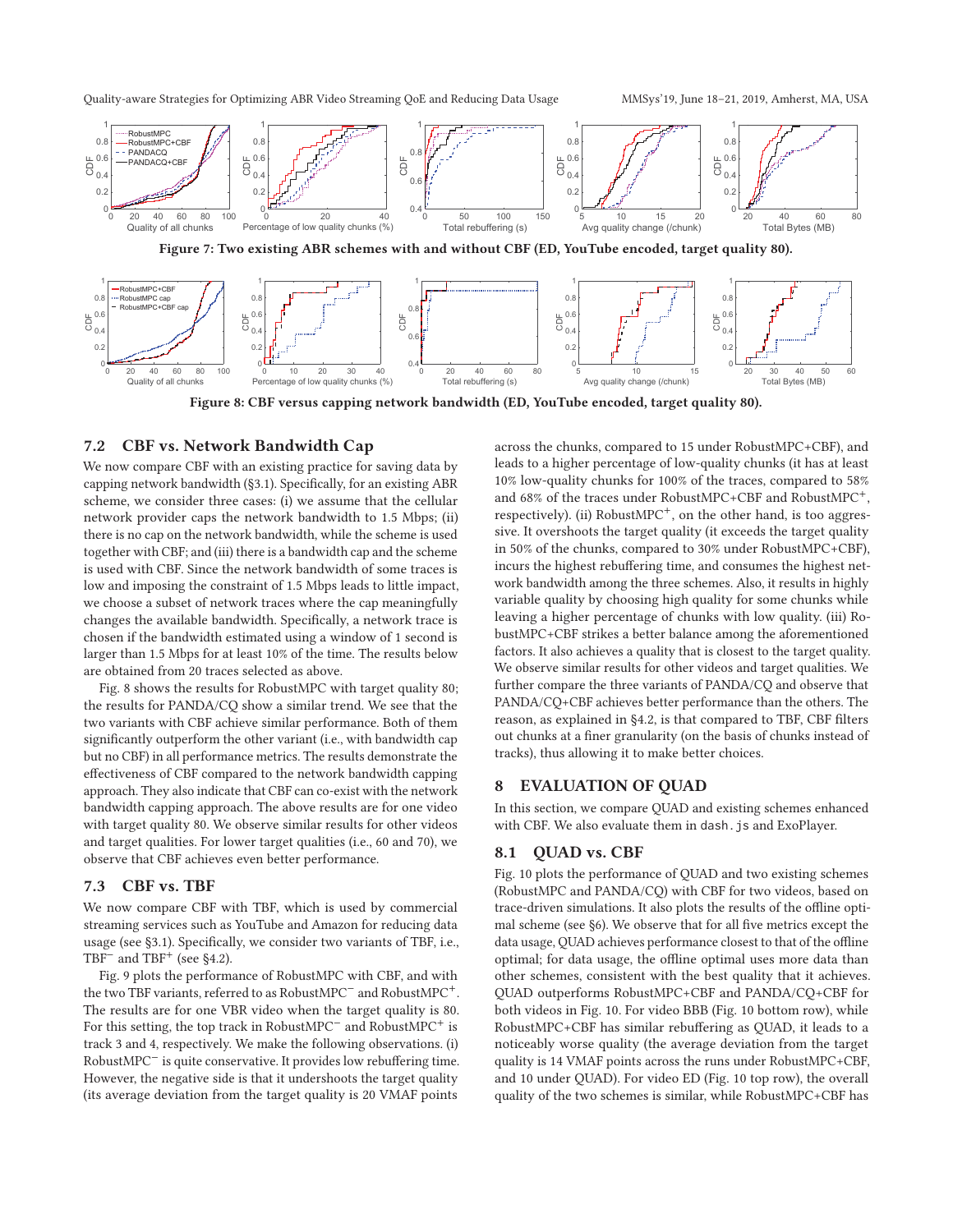MMSys'19, June 18–21, 2019, Amherst, MA, USA Y. Qin et al.



**Figure 10: QUAD vs. two existing schemes with CBF (ED, BBB, YouTube encoded, target quality 80).**

more rebuffering than QUAD (it has rebuffering in 23% of the runs, compared to only 4% in QUAD). For both videos, the average quality change per chunk under QUAD is much lower compared to RobustMPC+CBF: 7 under QUAD for both videos, compared to 10 and 13 under RobustMPC+CBF. The overall quality of PANDA/CQ+CBF is comparable to that of QUAD for both videos, but has significantly more rebuffering, higher quality changes, and uses more data.

#### **8.2 dash.js based Evaluation**

Using our developed QUAD in dash.js (version 2.4.1), we compare its performance with BOLA-E [44] and BOLA-E+CBF. The original BOLA-E design takes a single bitrate rate for each track, which is suitable for CBR videos; for VBR videos, we improved the design by using the actual chunk sizes in the ABR logic based on [44]. Our evaluation below uses two computers (Ubuntu 12.04 LTS, CPU Intel Core 2 Duo, 4GB memory) with a 100 Mbps direct network connection to emulate the video server (Apache httpd) and client. At the client, we use selenium [42] to run a Google Chrome web browser and use dash.js APIs to collect the streaming performance data. We use tc to emulate real-world variable mobile network conditions by "replaying" the network traces (§6). We find QUAD is very light-weight. With the current prototype, the total execution time of QUAD is only about 10ms for a 10mins video.

Fig. 11 shows the performance of QUAD, BOLA-E, and BOLA-E+CBF for one video with target quality 80. We observe that BOLA-E+CBF significantly outperforms BOLA-E in all performance metrics. QUAD further outperforms BOLA-E+CBF in achieving 37% reduction in average percentage of low-quality chunks and 12% reduction in average quality changes across the runs. QUAD has rebuffering in 8% of the runs, compared to 15% under BOLA-E+CBF. The chunk quality of BOLA-E+CBF is close to that of QUAD, with

data usage close to than that of QUAD. The results for other videos and target qualities show a similar trend.

#### **8.3 ExoPlayer based Evaluation**

We compare the performance of QUAD (using our implementation) with Exo (the default ABR algorithm, see §6, with and without CBF) in ExoPlayer (version 2.4.4). The client is an LG V20 phone (Qualcomm Snapdragon 820, 64GB storage and 4 GB RAM) with Android 7.0. The experiments are conducted over a WiFi network (with consistent tens of Mbps bandwidth). We again emulate the 50 challenging cellular network traces (§6) by "replaying" the traces.

Fig. 12 shows the results for two variants of Exo: the first using the default parameters, and the second (referred to as *ExoTuned*) using tuned parameters to improve its quality. In the first variant (i.e., the default ABR logic), the downloading stops when the buffer level reaches 30 seconds and resumes when the buffer is less than 15 seconds. In ExoTuned, the parameters are set so that the player stops downloading when the buffer reaches 120 seconds (the value we have used for other schemes, see §6), and resumes downloading when the buffer level drops to 105 seconds. Correspondingly, the two parameters for QUAD are set to 120 and 105 seconds as well. We see that ExoTuned indeed achieves better performance compared to Exo since the larger buffer allows the player to download and store more content in the buffer. For both Exo and ExoTuned, adding CBF avoids downloading chunks with excessively high quality, which reduces rebuffering and the data usage (for these two schemes, adding CBF does not lead to much improvement in quality since their quality selections are already quite conservative). We further see that QUAD significantly outperforms all Exo variants. Compared to Exo, QUAD reduces the average deviation from the target quality by 64%, reduces the average percentage of low-quality chunks across all runs by 81%, reduces the average rebuffering (over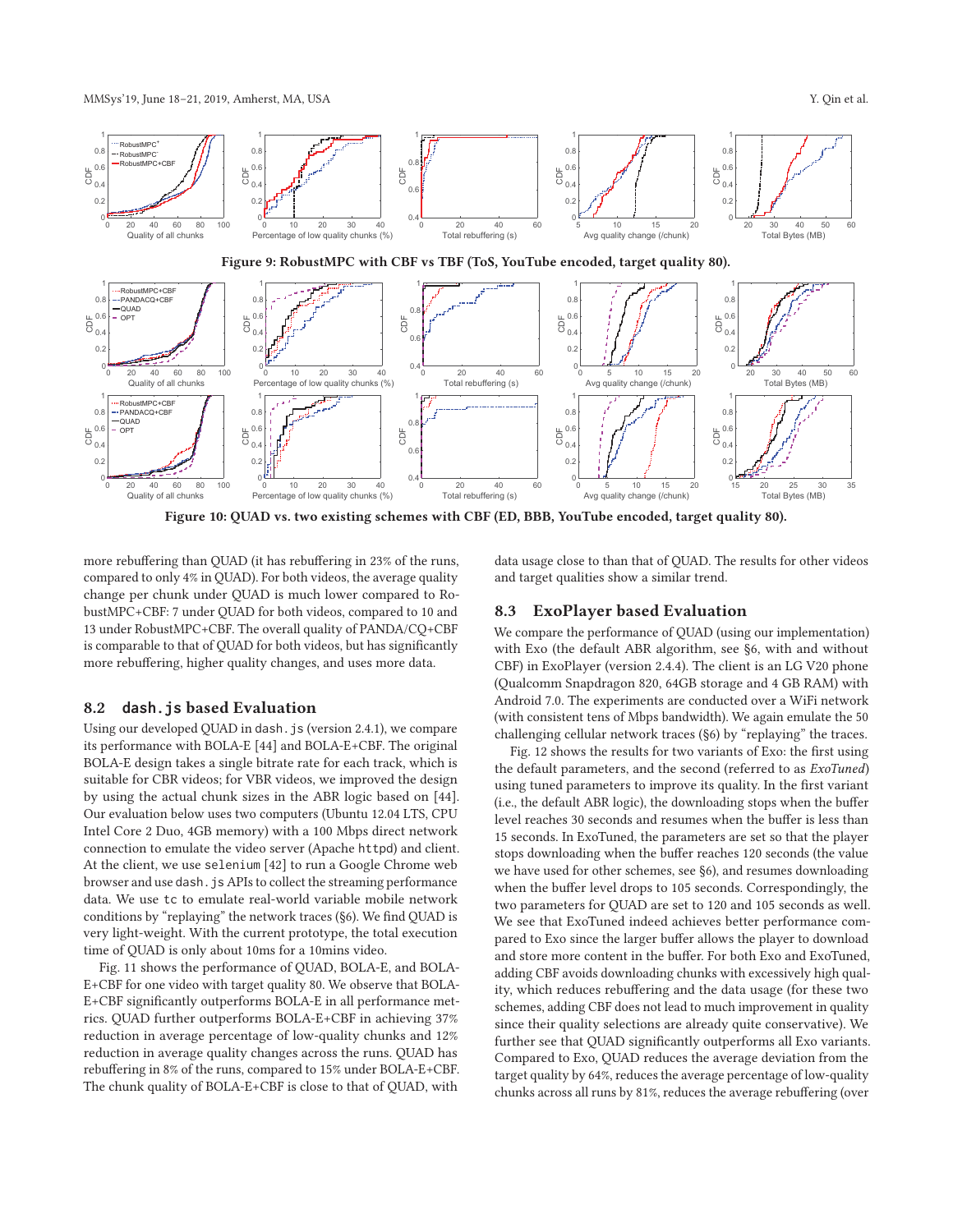Quality-aware Strategies for Optimizing ABR Video Streaming QoE and Reducing Data Usage MMSys'19, June 18–21, 2019, Amherst, MA, USA

![](_page_10_Figure_2.jpeg)

**Figure 11: QUAD vs. BOLA-E with and without CBF in dash.js (ED, YouTube encoded, target quality 80).**

![](_page_10_Figure_4.jpeg)

**Figure 12: QUAD vs. Exo with and without CBF in ExoPlayer (ED, YouTube encoded, target quality 80).**

|             | Avg. dev.<br>from<br>target<br>quality | Avg. $%$ of<br>$\log$<br>quality<br>chunks | Avg.<br>stall<br>dura.<br>(s) | Avg.<br>quality<br>change  | Data<br>usage<br>(MB)          |
|-------------|----------------------------------------|--------------------------------------------|-------------------------------|----------------------------|--------------------------------|
| Low<br>bw.  | $19.5 + 6.1$                           | $17.3 + 10.2$                              | $2.4 + 4.6$                   | $7.8 + 0.9$                | $26.1 + 6.5$                   |
|             | $20.0 + 6.2$<br>$11.9 + 2.9$           | $14.2 + 8.5$<br>$6.5 + 3.7$                | $\theta$<br>$\theta$          | $8.5 + 1.1$<br>$5.6 + 1.2$ | $21.0 + 4.3$<br>$28.8 \pm 3.7$ |
|             |                                        |                                            |                               |                            |                                |
| High<br>bw. | $17.9 + 0.6$                           | $\Omega$                                   | $\theta$                      | $1.5 + 0.3$                | $181.0 + 9.9$                  |
|             | $3.9 + 0.1$                            | $\Omega$                                   | $\theta$                      | $5.0 + 0.1$                | $47.7 + 0.6$                   |
|             | $4.2 + 0.1$                            | 0                                          | $\theta$                      | $4.6 + 0.1$                | $45.2 + 0.1$                   |

| Table 3: In-the-wild tests using ExoPlayer. |  |  |  |  |
|---------------------------------------------|--|--|--|--|
|---------------------------------------------|--|--|--|--|

\* The three rows in each cell are the results for ExoTuned, ExoTuned+CBF, and QUAD, respectively.

of the subset of runs where either algorithm has rebuffering) by 86%, and reduces the average quality change across the runs by 43%. Compared to ExoTuned+CBF, the corresponding reductions in the deviation from the target quality, the average percentage of low-quality chunks, and the quality changes are 40%, 46%, and 22%, respectively, albeit QUAD uses more data.

#### **8.4 In-the-wild Tests**

So far, our evaluation has been through large-scale trace-driven simulation and experimentation using real systems. We next present in-the-wild test results, by running QUAD and ExoTuned (which outperforms Exo) over a commercial LTE network. The video we use is ED (YouTube encoded). We consider two settings, one with poor signal conditions and hence low bandwidth (consistently less than 1Mbps and unstable), and the other with good signal conditions and hence high bandwidth. The first setting is in a residential home, and the second one is in an office building. For each setting, we make 10 runs, each consisting of three schemes (QUAD, ExoTuned and ExoTuned+CBF, in a random order). The results are shown in Table 3, which lists the mean and standard deviation across the runs for each case. Under high bandwidth conditions, compared to ExoTuned alone, we see significant benefits of CBF and QUAD in reducing data usage and achieving quality close to the target quality. Under low bandwidth conditions, the results exhibit more variations due to the fluctuating network bandwidth caused

by the poor signal strength. Despite that, compared to ExoTuned, we still observe that CBF significantly reduces the percentage of low-quality chunks, and QUAD achieves the best QoE overall. Exo-Tuned+CBF and QUAD have no rebuffering, while ExoTuned shows non-negligible rebuffering duration for the 10-minute video.

#### **9 RELATED WORK**

**Improving Video QoE.** In addition to the schemes already described in §6, QDASH [31] tries to reduce quality switches during adaptation. BBA [19] proposes adaptation schemes based on clientside buffer information. PIA [39] designs a PID-based framework to account for various requirements of ABR streaming. Pensieve [30] proposes a system that generates ABR algorithms using reinforcement learning. Oboe [1] pre-computes the best possible ABR parameters for different network conditions and dynamically adapts the parameters at run-time. CAVA [38] proposes design principles for VBR-based ABR streaming and a concrete scheme that instantiates these design principles. PANDA/CQ [27] directly incorporates video quality information in ABR streaming and maximizing QoE by dynamic programming. The study in [5] outlines the challenges and open issues in consistent-quality streaming such as the scheme in [27]. None of the above studies explicitly considers data efficiency.

**Reducing Data Usage.** A number of studies have proposed techniques for reducing data in the content encoding process. Chen et al. [6] propose an optimization framework to identify the optimal encoding bitrates that minimize the average streaming bitrate, subject to a given lower bound on delivered quality. De Cock et al. [9] present a constant-slope rate allocation approach to improve the Bitrate-Distortion rate. Aaron et al. [32] propose per-title encoding, i.e., each title should receive a bitrate ladder, tailored to its complexity characteristics. Katsavounidis et al. [23] develop a dynamic optimizer framework that searches for optimized encoding parameters. Toni et al. [46] determine the optimal selection of tracks for encoding. Our work differs from the above by jointly improving video QoE and reducing data usage in the streaming process. Therefore, our work is orthogonal to those on reducing data in the encoding process, and can complement those efforts.